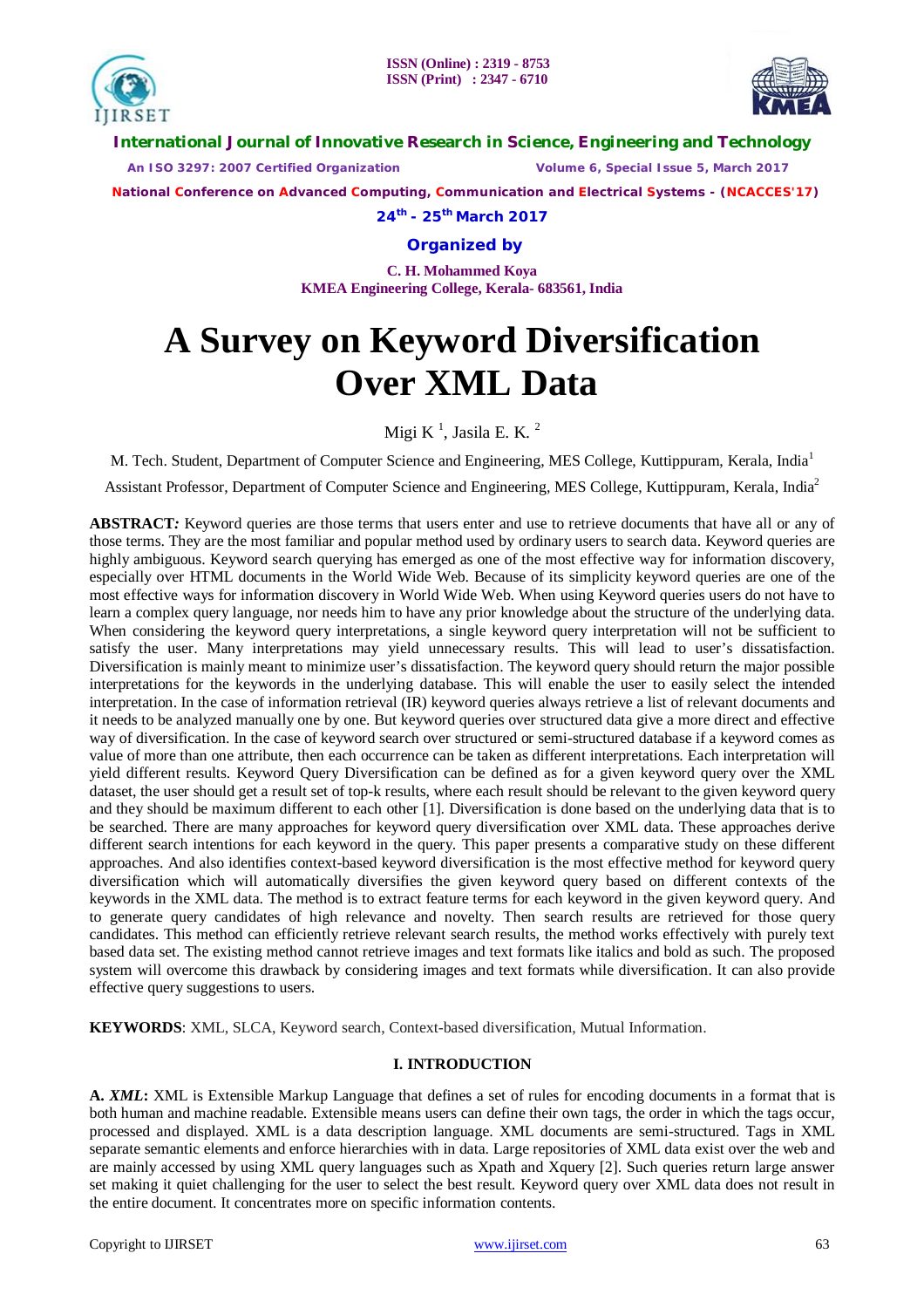**B.** *SLCA***:** Results of XML keyword search can be deeply nested nodes that contain the keywords. These nodes will have specific information contents. Returning these nodes can give more context information. For example keyword query over XML data can return fragments rooted at the smallest lowest common ancestor, SLCA, nodes. SLCA is a widely adopted semantics to define meaningful results for keyword queries [3]. A keyword search using the SLCA semantics returns nodes in the XML data that satisfy the following two conditions [4]:

1. The subtrees rooted at the nodes contain all the keywords.

2. The nodes do not have any proper descendant node that satisfies condition 1.

Thus specific results in XML keyword search is represented by SLCA semantics with minimal information content.

# **II. LITERATURE SURVEY**

Ambiguity is an inherent property of keyword queries. It will be very difficult to derive the search intentions of a keyword query if it contains a small number of keywords. To address this challenging problem the most effective way is to provide diverse keyword query suggestions. This is done based on the keywords in the query and the data to be searched. There are many approaches for keyword query diversification over XML data.

*A. STRUCTURED SEARCH RESULT DIFFERENTIATION:* This work measures the difference of XML keyword search results by comparing their feature sets. This approach proposes techniques for comparing and differentiating structured search results [5]. And also implements a system which differentiates search results on XML data, XRed, XML Result Differentiation. Associated with each search result there will be a set of features. The selection of feature set is according to metadata information in XML data. A Differentiation Feature Set, DFS, will be a subset of features that highlights the differences between search results. DFS helps users to compare search results. DFS should be of small size and contain reasonable summary that captures the specific characteristics of the result. In DFSs generation maximal differentiation is the optimal goal. If the DFSs of two results have common features types then they are comparable by their DFSs. If the DFSs of two results have different characteristics for those common feature types then two results are differentiable. The number of feature terms on which the DFSs are differentiable is called Degree of Differentiation, DoD. DoD of a set of DFSs is used for differentiating a set of results. DFS of each result should be chosen to maximize the total DoD. The approach proves that the problem of generating optimal DFSs for a set of query results is NP-hard. It also put forwards two efficient optimal algorithms namely single-swap and multi-swap algorithms.

*B. PROCESSING XML KEYWORD SEARCH BY CONSTRUCTING EFFECTIVE STRUCTURED SEARCH QUERIES:* This approach designs an adaptive XML keyword search method, called XBridge [6]. The first step in this approach is to generate a set of structured queries by analyzing the given keyword query and the schema of XML data. This is done based on the labels and terms in the keyword query. A query can have a format of *l : k*, where *l* is the label and *k* is the term.



Figure 1: Example Master Entity [6] Figure 2: XQuery [6]

Consider a keyword query *q : (year : 2006; title : xml; author : Philip)*. For the given keyword query retrieve all the Master Entities [6]. Given a set of labels  $\{l_i / 1 \le i \le n\}$  and XML schema tree *T*, the master entity is defined as the root node of the subtree  $T_{sub}$  of *T* such that  $T_{sub}$  contains at least one schema node labeled as  $l_1...l_n$ . Figure 1 shows a master entity for the given keyword query. Structured queries are produced corresponding to each master entity. Figure 2 shows the structured query in XQuery for the example Master Entity in Figure 1. As such let *QS* be the set of structured queries. Sort *QS* according to Context Score. Context Score is computed based on the distance from  $v_i$  to  $v_m$ . Where  $v_m$ be the master entity,  $v_i$  be the node having the matching label  $l_i$ . Evaluate structured queries  $q_i \in QS$  with respect to its context score over the XML data and retrieve all the results. Compute the score function for each result and select those with highest score. The score is evaluated using the weight of individual keyword. As the size of the data set increases efficiency of this approach decreases [6]. No change in processing speed when size of the data set is less than 50M. Processing speed decreases when size of the data set increases above 50M. Processing speed decreases by 80% when data set size is 70M.

*C. DIVQ, DIVERSIFICATION FOR KEYWORD SEARCH OVER STRUCTURED DATABASE:* This approach also translates the given keyword query to a set of structured queries [7]. Each structured query is called a query interpretation. Given a keyword query, a data set can offer a broad range of query interpretations with various semantics. For example, consider a keyword query, *K: "CONSIDERATION CHRISTOPHER GUEST"* [7]. First step is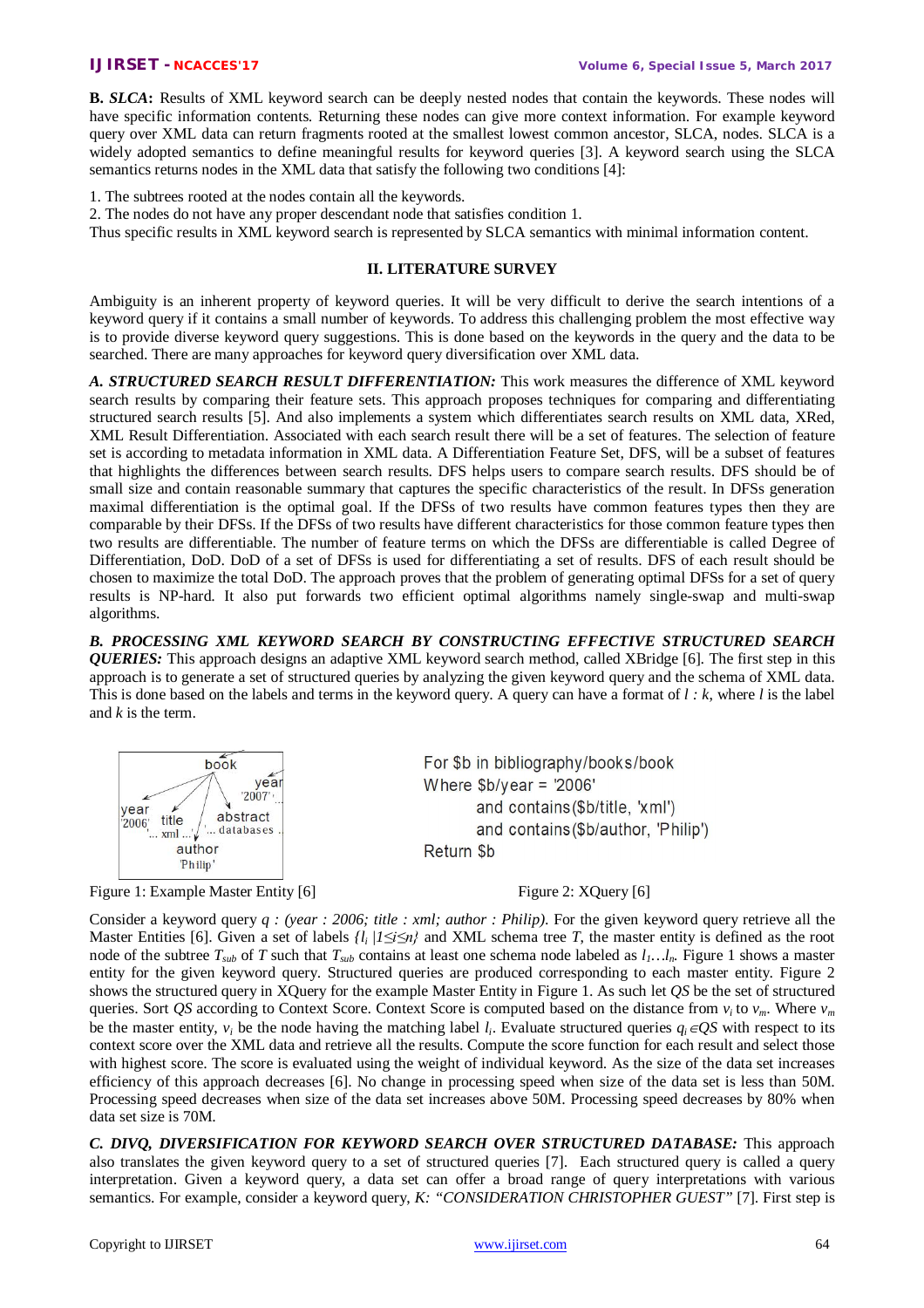to translated it into a set of keyword interpretations such as *"director: CHRISTOPHER"*, *"director: GUEST"* and *"movie: CONSIDERATION"*. A keyword interpretation is a combination of attribute and keyword, *Ai : k<sup>i</sup>* . Then join the keyword interpretations using a predefined query template which is a structural pattern that is frequently used to query the database [7]. Thus create a set of query interpretations. Then compute relevance score of each query interpretation *Q* with respect to the keyword query *K*. Relevance score can be computed by using the probability of generating keyword interpretation *I* and query template *T* for the given keyword query *K*. Select the query interpretation with maximum relevance score and add it to a set *QI*. The following query interpretations are added to *QI* based on both its relevance and similarity to the query interpretations already in *QI*. This is by computing the Score function which uses the average similarity between *Q* and all the interpretations in *QI*. This approach defines a parameter  $\lambda$  to represent tradeoff between relevance and novelty of query interpretation. This approach uses nDCG, normalized Discounted Cumulative Gain for evaluation.

*D. ON QUERY RESULT DIVERSIFICATION:* Several existing methods for diversifying query results are evaluated in this approach. This approach presents a thorough experimental evaluation of the various diversification techniques implemented in a common framework. It also put forwards two new methods, namely the Greedy with Marginal Contribution (GMC) and the Greedy Randomized with Neighborhood Expansion (GNE). This approach states the result diversification problem as a tradeoff between finding relevant, i.e., similar, elements to the query and diverse elements in the result set [8]. Both methods use maximum marginal contribution (mmc) to measure diversification. The GMC method selects the element with the highest maximum marginal contribution (mmc) and builds the result set R incrementally by considering the solution constructed so far. GNE is a randomized approach proposed for the diversification problem. The GMC algorithm always selects an element with highest mmc value to be added to the solution set. But GNE is a randomized approach that always chooses an element randomly among the top ranked ones to be included in the solution.

# **III. OBSERVATION AND ANALYSIS**

Table 1: Advantages and disadvantages of different diversification approaches

| <b>Approaches</b>                              | <b>Query</b><br>structuring | <b>Result</b><br>formulation | <b>Context</b><br><b>based</b> | <b>Depends</b><br>on   |
|------------------------------------------------|-----------------------------|------------------------------|--------------------------------|------------------------|
| Structured<br>search result<br>differentiation | Not<br>needed               | Post<br>processing           | N <sub>0</sub>                 | <b>XML</b><br>metadata |
| <b>X</b> bridge                                | Needed                      | Post<br>processing           | N <sub>0</sub>                 | XML<br>metadata        |
| DivO                                           | Needed                      | Incremental<br>way           | N <sub>0</sub>                 | XML<br>metadata        |
| <b>GMC</b><br>and GNE                          | Not<br>needed               | Incremental<br>way           | N <sub>0</sub>                 | XML<br>matadata        |

For the purpose of performance analysis, different methods for keyword query diversification are compared in Table 1. Need for query structuring, result formulation method and metadata dependency are taken as the parameters for comparison. The main disadvantage of the approach, Structured Search Result Differentiation, is that feature selection is limited by available metadata information of the XML data. It is a method of post-process search result analysis. That is, retrieving all the results and then eliminating the unqualified ones. XBridge includes generation and evaluation of a large number of structured queries. There is no guarantee that all the evaluated structured queries' results will be useful. The process of constructing structured queries has to rely on the metadata information in XML data. These are the main drawbacks of XBridge. In the case of DivQ, one of the main advantage is probability distribution function is used for score calculation. DivQ also considers similarity between the query interpretations while result formulation. The disadvantage with DivQ is, a large number of structured XML queries have to be generated and evaluated. The process of structured query construction relies on the metadata information of XML data. In DivQ two generated structured queries with slightly different structures may be considered as different search intentions. This will hurt the effectiveness of diversification. While with GMC and GNE, the main advantage is users can set the value for  $\lambda$ , the tradeoff between finding the most relevant and diverse elements. Both GMC and GNE construct the result set in an incremental way by using mmc. But the main disadvantage is that in most of the cases it will be difficult to set a threshold for the tradeoff value.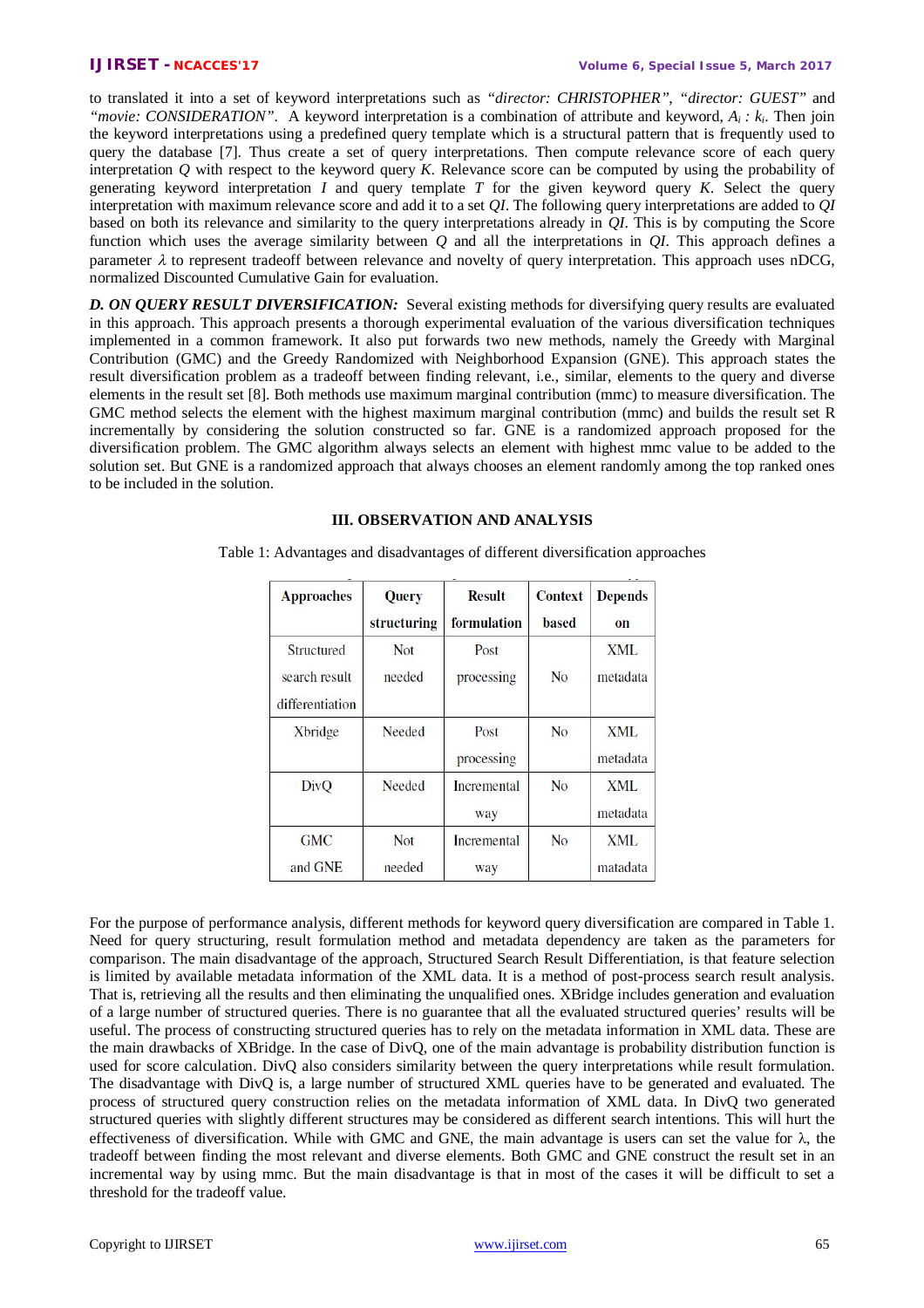# **IV. CONTEXT-BASED DIVERSIFICATION FOR KEYWORD QUERIES OVER XML DATA**

With this approach diversification is based on different contexts of the keywords, in the given keyword query, with respect to the XML data. For the given keyword query q, and the XML data to be searched, this approach consists of two steps [9].

1. Feature selection model: Derive the keyword search candidate for the query.

2. Keyword search diversification model: Computes top- k diversified query candidates of high relevance and novelty. The corresponding SLCA results of top-k query candidates with high relevance and novelty retrieves optimal results of the keyword query.

*A. FEATURE SELECTION MODEL:* Feature selection model includes deriving the co-related feature terms for each keyword in the given keyword query, from XML data [9]. A search intention is a combination of the feature term and the original query keyword. The derived search intentions give the diversified context of the query keyword. Let *T* be the XML data and *W* be its relevance-based term-pair dictionary. In this approach, a term correlated graph, *G,* is precomputed before query evaluation. During the XML data tree traversal, extract the meaningful text information from the entity nodes in XML data. Produce a set of term-pairs by scanning the extracted text. After that, all the generated term-pairs will be recorded in the term correlated graph. Also record the count of each term-pair from different entity nodes. After completing the XML data tree traversal, the mutual information score for each term-pair can be computed. To reduce the size of correlation graph, the term-pairs with their correlation lower than a threshold can be filtered out. Mutual information is the quantity used to measure how much one random variable tells about other random variable [10]. It can be calculated by using probability distribution. The next step is to evaluate relevance of each derived search intentions to the original keyword query and the novelty of its produced results.

*B. KEYWORD SEARCH DIVERSIFICATION MODEL:* For a given keyword query and a set of derived search intentions, keyword search diversification model is to find top-k diversified query candidates. Each query candidates should be relevant and novel [9]. Relevance: The generated query *qnew* has the maximal probability of interpreting the contexts of original query *q* regarding to the data to be searched. Novelty: The generated query *qnew* has a maximal difference from the previously generated query set *Q*. After evaluating relevance and novelty, a scoring function can be computed as a product of relevance and novelty.

*C. KEYWORD SEARCH DIVERSIFICATION: Approach:* Anchor-based pruning method is designed to improve the efficiency of keyword search diversification by utilizing the intermediate results. The approach is capable of producing new and distinct SLCA result in each iteration.

|         | Algorithm 1 Anchor-Based Pruning Algorithm                                           |
|---------|--------------------------------------------------------------------------------------|
|         | Input: $q, T, G$                                                                     |
|         | Output: $Q$ , top-k diverse query candidates and $\Phi$ , its SLCA results           |
|         | $\ln$ for each keyword in q do                                                       |
| 2.5     | retrieve feature-terms form G                                                        |
|         | 3: end for                                                                           |
|         | 4: Generate a new query candidate $q_{new}$                                          |
|         | 5. Obtain the node list of $q_{new}$ and compute the relevance of $q_{new}$          |
|         | 6: for each newly generated $q_{new}$ do                                             |
| 7:      | if there exist some previously generated SLCA results then                           |
| 8:      | Take it as anchors to partition the keyword node list of $q_{new}$                   |
| 9:      | Process the SLCA results of $q_{new}$                                                |
| 10:     | else if                                                                              |
| $\Pi$ : | <b>thenCompute SLCA</b> from Original node list of $q_{new}$                         |
| 12:     | end if                                                                               |
|         | 13: end for                                                                          |
|         | 14: Compute the Score () for q <sub>new</sub>                                        |
|         | 15: if $ O  < k$ then                                                                |
| 16:     | Record $q_{new}$ and Score $(q_{new})$ in to Q                                       |
| 17:     | Record SLCA results of $q_{new}$ in to $\Phi$                                        |
|         | $18:$ else if                                                                        |
| 19:     | <b>then</b> Compare the score of $q_{new}$ and previously generated query candidates |
|         | in $Q$ and eliminate the unqualified ones                                            |
|         | $20:$ end if                                                                         |
|         | 21: Return $Q$ and $\Phi$                                                            |

Anchor based pruning algorithm avoids the unnecessary computational cost of unqualified SLCA results, i.e., it avoids duplicates and ancestors. This method uses the notion of anchor nodes. Anchor nodes can be defined as, given a set of